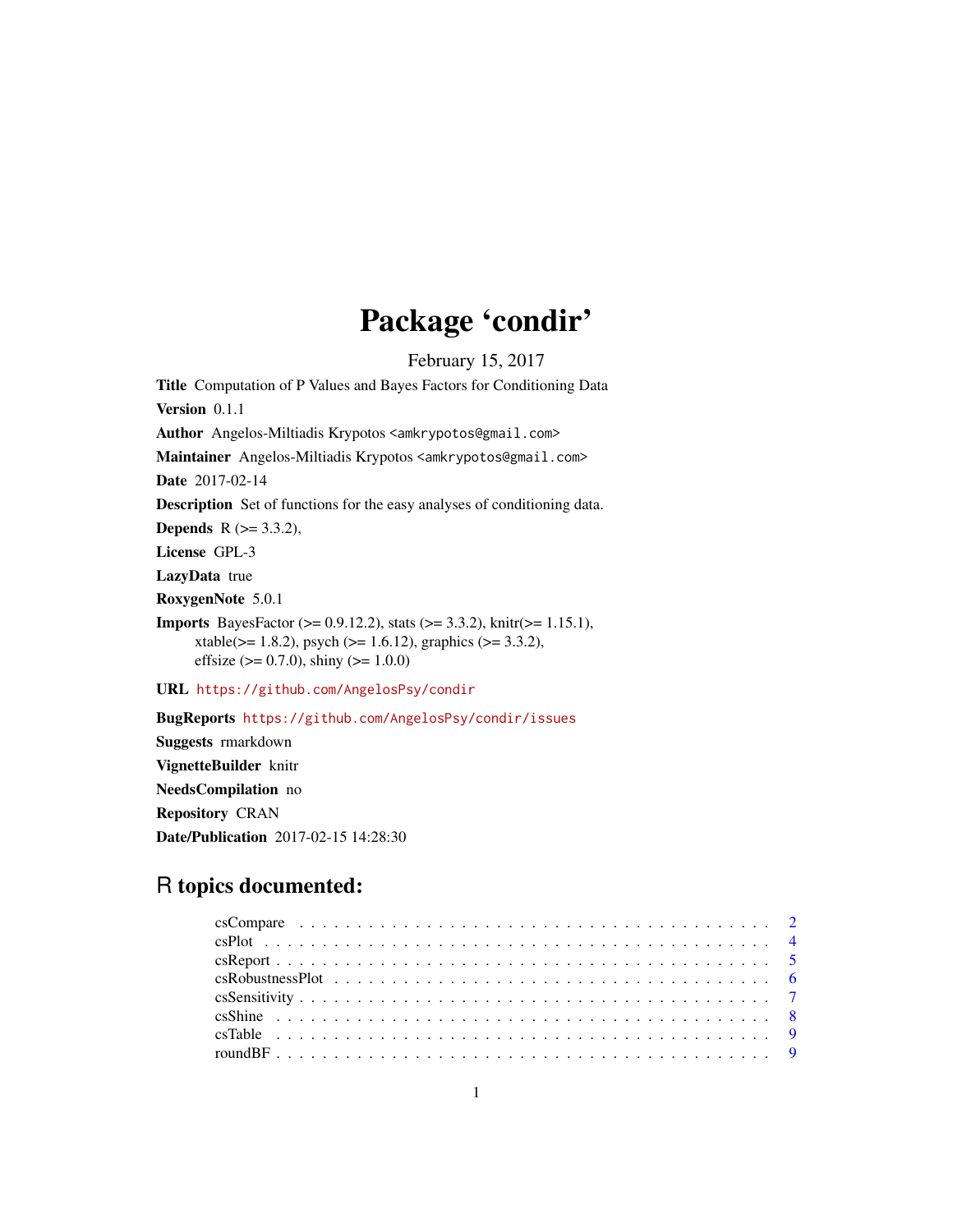#### <span id="page-1-0"></span> $\blacksquare$

<span id="page-1-1"></span>

# Description

Compare CRs towards two CSs within a frequentist and a Bayesian framework.

#### Usage

```
csCompare(cs1, cs2, group = NULL, data = NULL, alternative = "two.sided",
 conf<math>. level = 0.95, mu = 0, rscale = 0.707, descriptives = TRUE,
 out. thres = 3, boxplot = TRUE)
```
# Arguments

| cs1          | a numeric vector of values. If the data argument is defined, it can refer to either<br>the column index or the column name of the data object. See Details for more<br>information. |
|--------------|-------------------------------------------------------------------------------------------------------------------------------------------------------------------------------------|
| cs2          | a numeric vector of values. If the data argument is defined, it can refer to either<br>the column index or the column name of the data object. See Details for more<br>information. |
| group        | column index or name that contain the group data. See Details for more infor-<br>mation.                                                                                            |
| data         | numeric matrix or data frame that contains the relevant data.                                                                                                                       |
| alternative  | a character string for the speficication of the alternative hypothesis. Possible<br>values: "two.sided" (default), "greater" or "less".                                             |
| conf.level   | Interval's confidence level.                                                                                                                                                        |
| mu           | a numeric value for the mean value or mean difference.                                                                                                                              |
| rscale       | the scale factor for the prior used in the Bayesian t.test.                                                                                                                         |
| descriptives | Returns basic descriptive statistics for cs1 and cs2.                                                                                                                               |
| out.thres    | The threeshold for detecting outliers (default is 3). If set to 0, no outliers analysis<br>will be performed. See Details below for more information.                               |
| boxplot      | Should a boxplot of the variables be produced (default is TRUE)?                                                                                                                    |

# Details

csCompare performs both a student t-test (using the stats::t.test function) and a Bayesian t-test (using the BayesFactor::ttest.tstat). If cs1 and/or cs2 are or refer to multiple columns of a matrix or a data.frame, then the row means are computed before the t-tests are performed. In case group is NULL, paired-samples t-tests will be run. In case the group is different than NULL, then the csCompare first computes difference scores between the cs1 and the cs2 (i.e., cs1 - cs2). In case the group argument is defined but, after removal of NA's (stats::na.omit), only one group is present,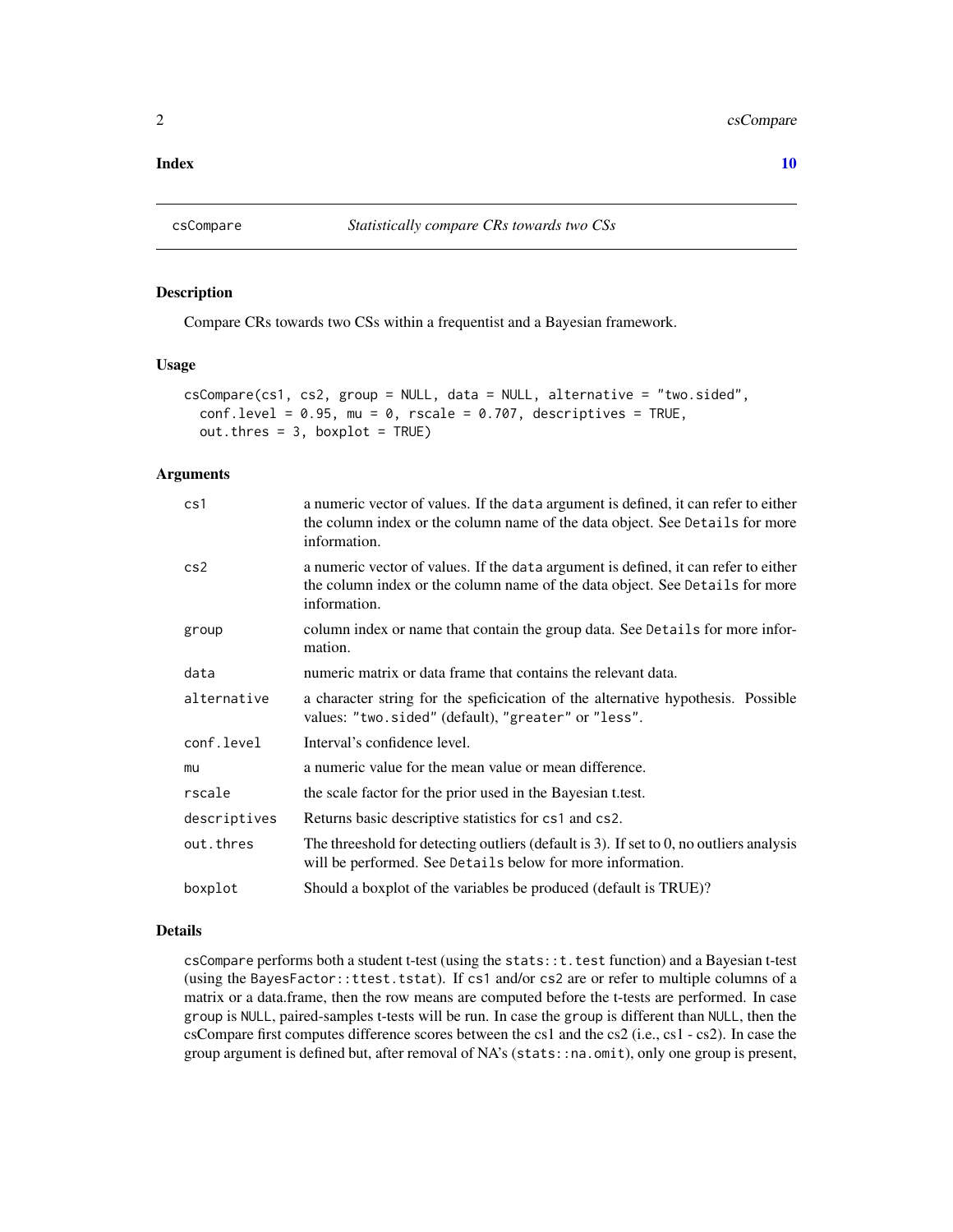# csCompare 3

a paired samples t-test is run. In case of independent samples t-test, the function runs a Welch's t-test.

Regarding outliers, those are detected based on the deviations from the standardized residuals of each test. For example, in case of a paired-samples t-test, the csCompare function will run an additional regression for detecting deviations (defined in the out.thres argument) from the standardized residuals. The detected outliers are removed from both the frequentists and Bayesian analyses.

#### Value

The function returns (at least) 3 list objects. These are: descriptives, freq.results, and bayes.results. In case outliers are detected, then the outlier analyses are returned as well with the name res.out as prefix to all list objects. For example, the descriptive statistics of the outlier analyses, can be indexed by using obj\$res.out\$descriptives, with obj being the object of the csCompare results.

The values of the descriptives are described in psych:: describe.

The values of the freq.results are: method: which test was run.

alternative: the alternative hypothesis.

WG1, WG2: the Shapiro test values, separately for group 1 and group 2. In case of a paired-samples t-test, the WG2 is 0.

WpG1, WpG2: the p-values of Shapiro test, separately for group 1 and group 2. In case of a pairedsamples t-test, the WpG2 is 0.

null.value: The value defined by mu (see above).

LCI, HCI: The low (LCI) and high (HCI) bounds of the confidence intervals.

t.statistic: Logical.

df: The degrees of freedom of the t-test performed.

p.value: The p-value of the performed t-test.

cohenD: The Cohen's d for the performed t-test.

cohenDM: The magnitude of the resulting Cohen's d.

hedgesG: The Hedge's g for the performed t-test.

hedgesGM: The magnitude of the resulting Hedge's g.

The values of the bayes.results are:

LNI, HNI: The low (LNI) and high (HNI) intervals of the hypothesis to test.

rscale: The used scale (see rscale argument above).

bf10: The BF10.

bf01: The BF01.

propError: The proportional error of the computed Bayes factor.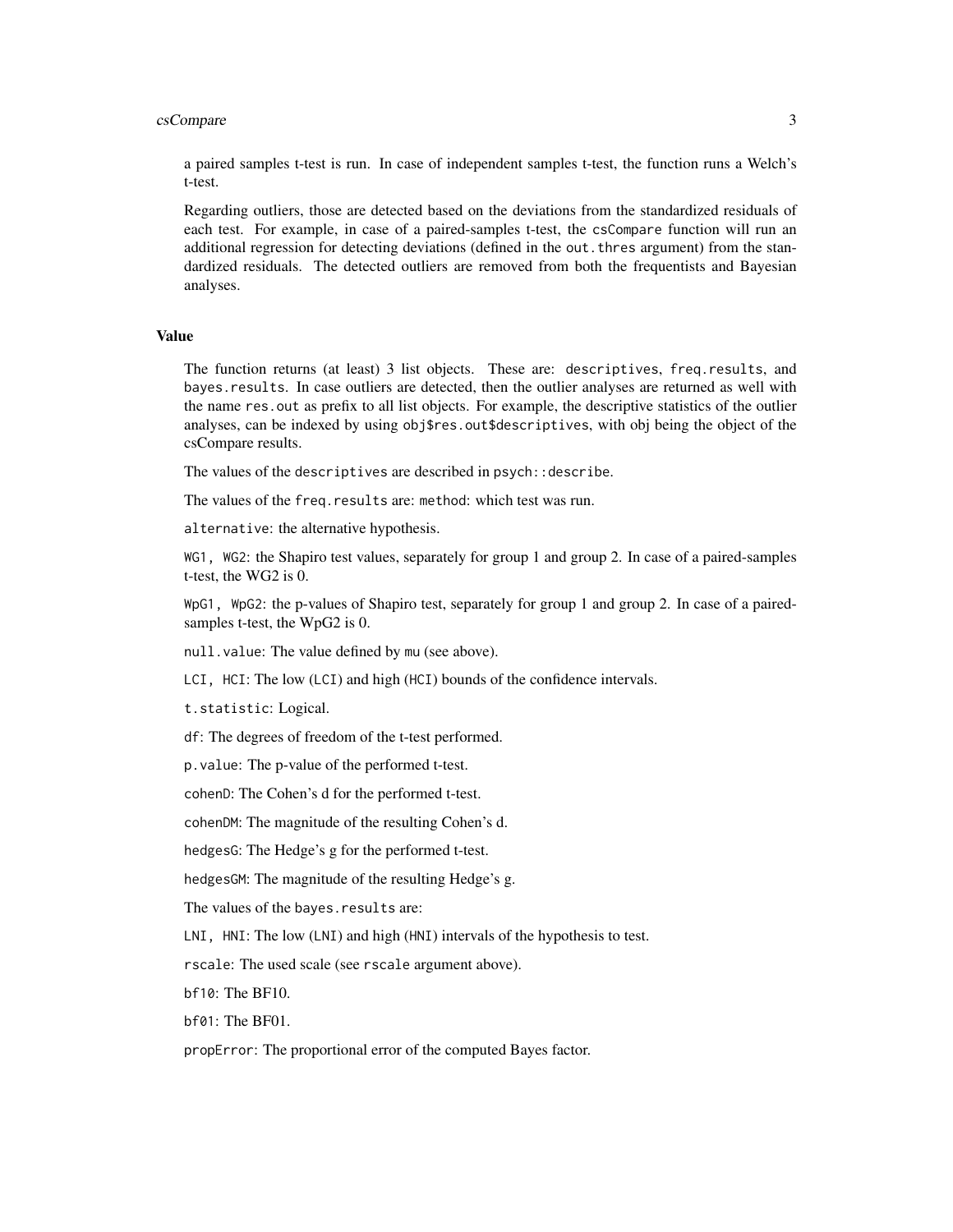### <span id="page-3-0"></span>References

Krypotos, A.-M., Klugkist, I., & Engelhard, I. M. (submitted).Bayesian Hypothesis Testing for Human Threat Conditioning Research: An introduction and the condir R package.

Rouder, J. N., Speckman, P. L., Sun, D., Morey, R. D., & Iverson, G. (2009). Bayesian t-tests for accepting and rejecting the null hypothesis. Psychonomic Bulletin & Review, 16, 225-237

#### See Also

[t.test](#page-0-0), [ttest.tstat](#page-0-0)

#### Examples

```
cscompare(csl = rnorm(n = 100, mean = 10), cs2 = rnorm(n = 100, mean = 9))
```
csPlot *Plot CRs for each CS*

# Description

Plot the mean of median of each CRs, for each CS

# Usage

```
csPlot(cs1, cs2, group = NULL, data = NULL, ylab = "CRs",
col = c("black", "grey"), legend = c("cs1", "cs2"))
```
# Arguments

| cs1    | a numeric vector of values. If the data argument is defined, it can refer to either<br>the column index or the column name of the data object. See Details for more<br>information.                                       |
|--------|---------------------------------------------------------------------------------------------------------------------------------------------------------------------------------------------------------------------------|
| cs2    | a numeric vector of values. If the data argument is defined, it can refer to either<br>the column index or the column name of the data object. See Details for more<br>information.                                       |
| group  | column index or name that contain the group data. See Details for more infor-<br>mation.                                                                                                                                  |
| data   | numeric matrix or data frame that contains the relevant data.                                                                                                                                                             |
| ylab   | Label for the x-axis                                                                                                                                                                                                      |
| col    | The color of the error bars to be used (either given as a numeric vector or a<br>character string). The length of the chosen colors should be equal to the length<br>of the legend names otherwise a warning is returned. |
| legend | The legend names to be used. The length of the legend labels should be the same<br>as the length of the color string, otherwise a warning is returned.                                                                    |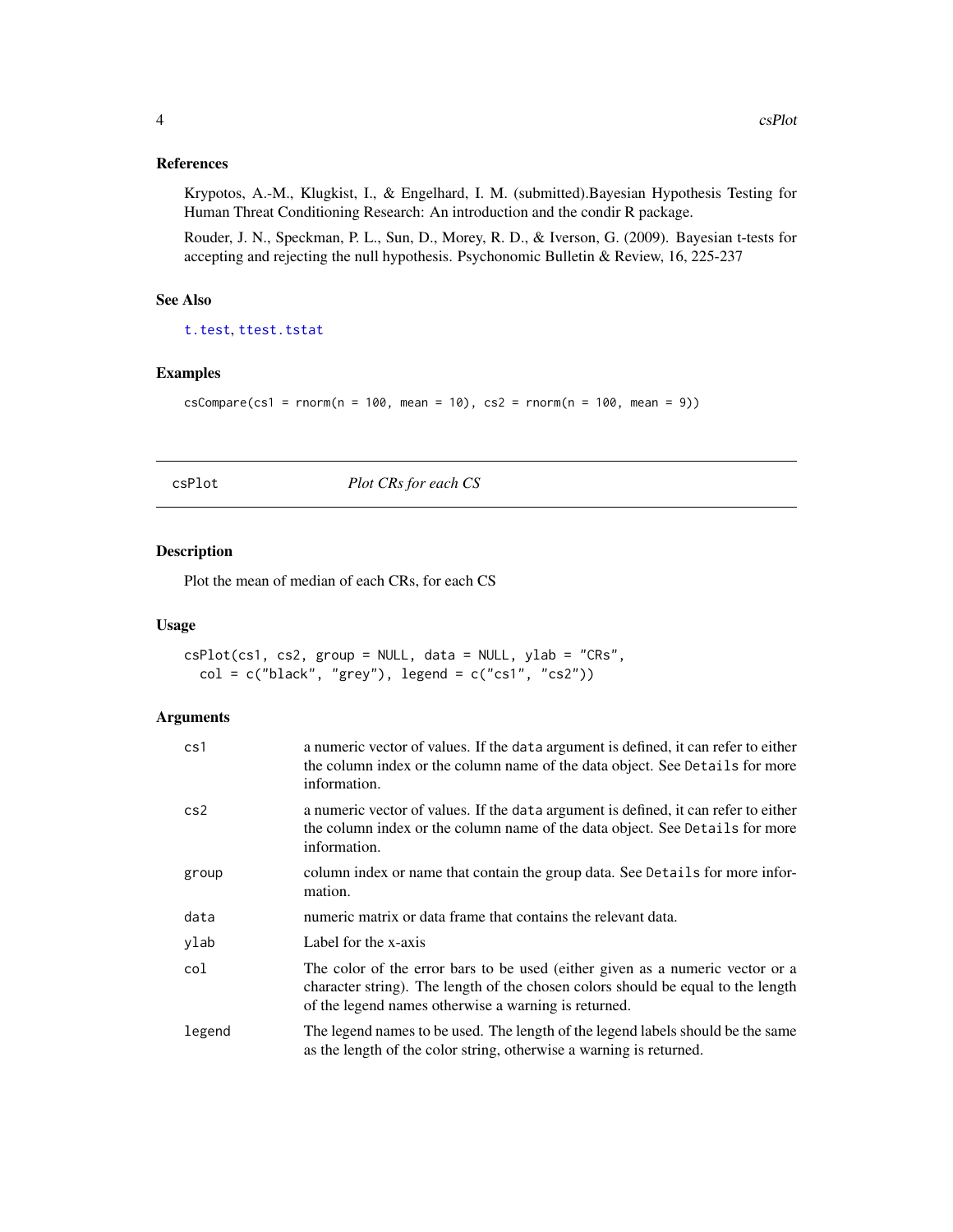#### <span id="page-4-0"></span>csReport 5

# Details

 $cscm$  parameters both a student t-test (using the stats:: $t.$ test function) and a Bayesian t-test (using the BayesFactor::ttest.tstat). In case group is not defined, paired-samples t-tests are run. In case the group is defined, then the csCompare first computes difference scores between the cs1 and the cs2 (i.e., cs1 - cs2). In case the group argument is defined but, after removal of NA's (stats::na.omit), only one group is defined, a paired samples t-test is run.

# See Also

[t.test](#page-0-0), [ttest.tstat](#page-0-0)

# Examples

```
csPlot(cs1 = rnorm(n = 100, mean = 10), cs2 = rnorm(n = 100, mean = 9))
```
csReport *Report results of conditioning data*

#### Description

Report results of data analyses run with the csCompare.

#### Usage

```
csReport(csCompareObj = NULL, csSensitivityObj = NULL, save = FALSE,
 fileName = "report", alphaLevel = 0.05, interpretation = FALSE)
```
#### Arguments

| csCompareObi     | a list or data frame returned from the csCompare function. The object should be                                                                                                          |
|------------------|------------------------------------------------------------------------------------------------------------------------------------------------------------------------------------------|
|                  | of class csCompare.                                                                                                                                                                      |
| csSensitivityObj |                                                                                                                                                                                          |
|                  | Sensitivity analysis results returned from the csSensitivity function. The ob-<br>ject should be of class csSensitivity.                                                                 |
| save             | If code argument is set to FALSE (default), the results are printed on the sceen.<br>Otherwise, a '.txt' file with the report is generated.                                              |
| fileName         | The file name of the produced report. The argument is ignored if save is set to<br>FALSE.                                                                                                |
| alphaLevel       | The alpha level to be used for determining significant or non-significant results.                                                                                                       |
|                  | interpretation Should an interpretation of the results be included? (FALSE). In case of the<br>Bayesian results, the results are interpreted according to Lee and Wagenmakers<br>(2013). |

# Examples

```
tmp \leftarrow cscompare(csl = rnorm(n = 100, mean = 10),cs2 = rnorm(n = 100, mean = 9)csReport(tmp)
```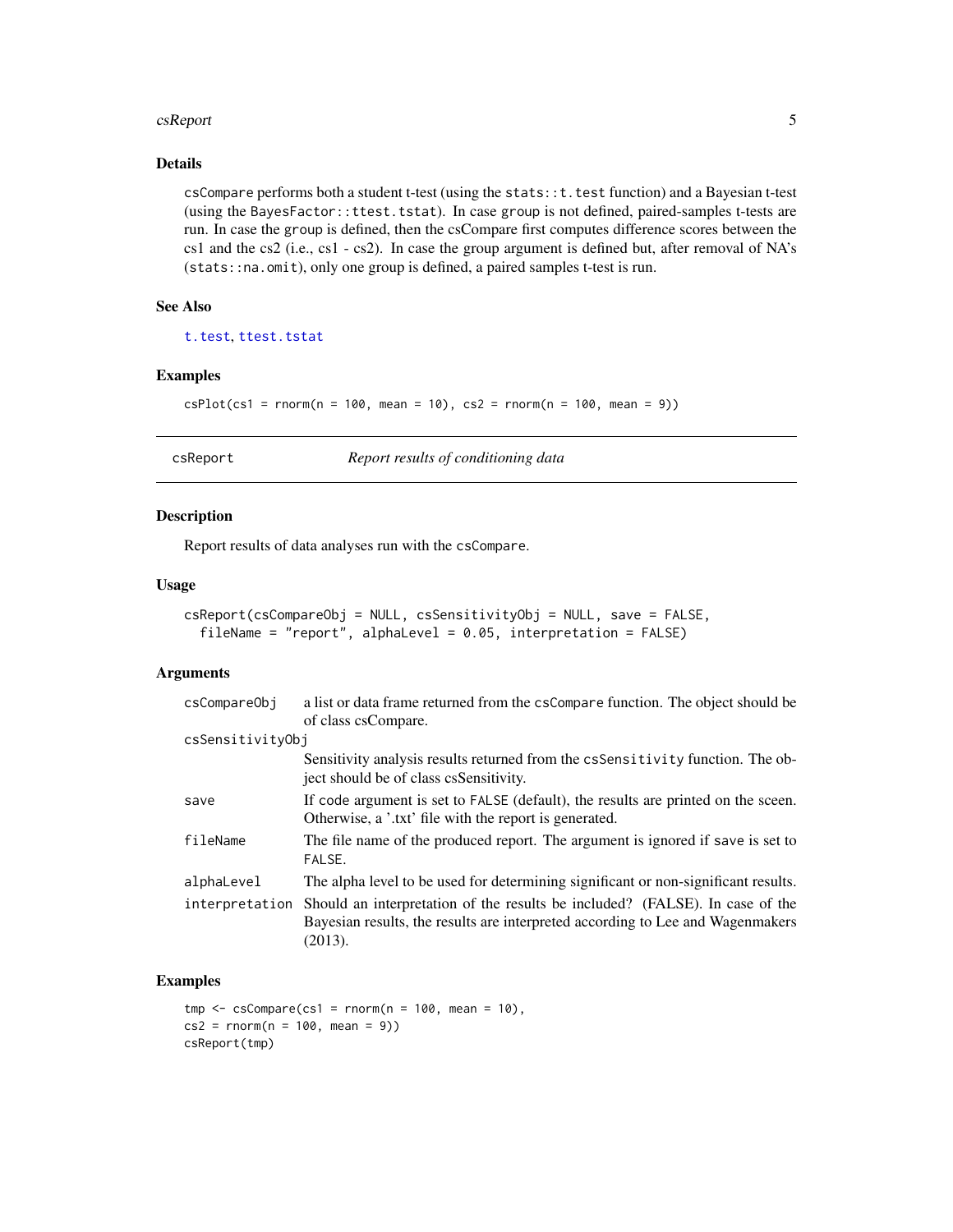<span id="page-5-0"></span>csRobustnessPlot *Plot robusteness results*

#### Description

Plots the results of robustness test

#### Usage

```
csRobustnessPlot(cs1, cs2, group = NULL, data = NULL,
 alternative = "two.sided", conf.level = 0.95, mu = 0,
 rscaleSens = c("medium", "wide", "ultrawide"), BF01 = TRUE, ylimz = <math>c(0)</math>,10), sensitivity = FALSE)
```
# Arguments

| cs1         | a numeric vector of values. If the data argument is defined, it can refer to either<br>the column index or the column name of the data object. See Details for more<br>information. |
|-------------|-------------------------------------------------------------------------------------------------------------------------------------------------------------------------------------|
| cs2         | a numeric vector of values. If the data argument is defined, it can refer to either<br>the column index or the column name of the data object. See Details for more<br>information. |
| group       | column index or name that contain the group data. See Details for more infor-<br>mation.                                                                                            |
| data        | numeric matrix or data frame that contains the relevant data.                                                                                                                       |
| alternative | a character string for the spericication of the alternative hypothesis. Possible<br>values: "two.sided" (default), "greater" or "less".                                             |
| conf.level  | Interval's confidence level.                                                                                                                                                        |
| mu          | a numeric value for the mean value or mean difference.                                                                                                                              |
| rscaleSens  | the scale factor for the prior used in the Bayesian t.test                                                                                                                          |
| BF01        | Should the BF01 be plotted (default is set to TRUE). If FALSE, the BF10 is<br>plotted.                                                                                              |
| ylimz       | the limits of the y-axis.                                                                                                                                                           |
| sensitivity | Should the sensitivity results be returned (default is set to FALSE).                                                                                                               |
|             |                                                                                                                                                                                     |

#### Details

This plot template is influenced by the JASP way (<https://jasp-stats.org/>) for plotting sensitivity analysis results. On the x-axis or the width of the Cauchy's Scale is plotted. On the y-axis either BF01 is plotted (if BF01 is set to TRUE) or BF10 (if BF01 is set to FALSE).

#### References

Krypotos, A.-M., Klugkist, I., & Engelhard, I. M. (submitted).Bayesian Hypothesis Testing for Human Threat Conditioning Research: An introduction and the condir R package.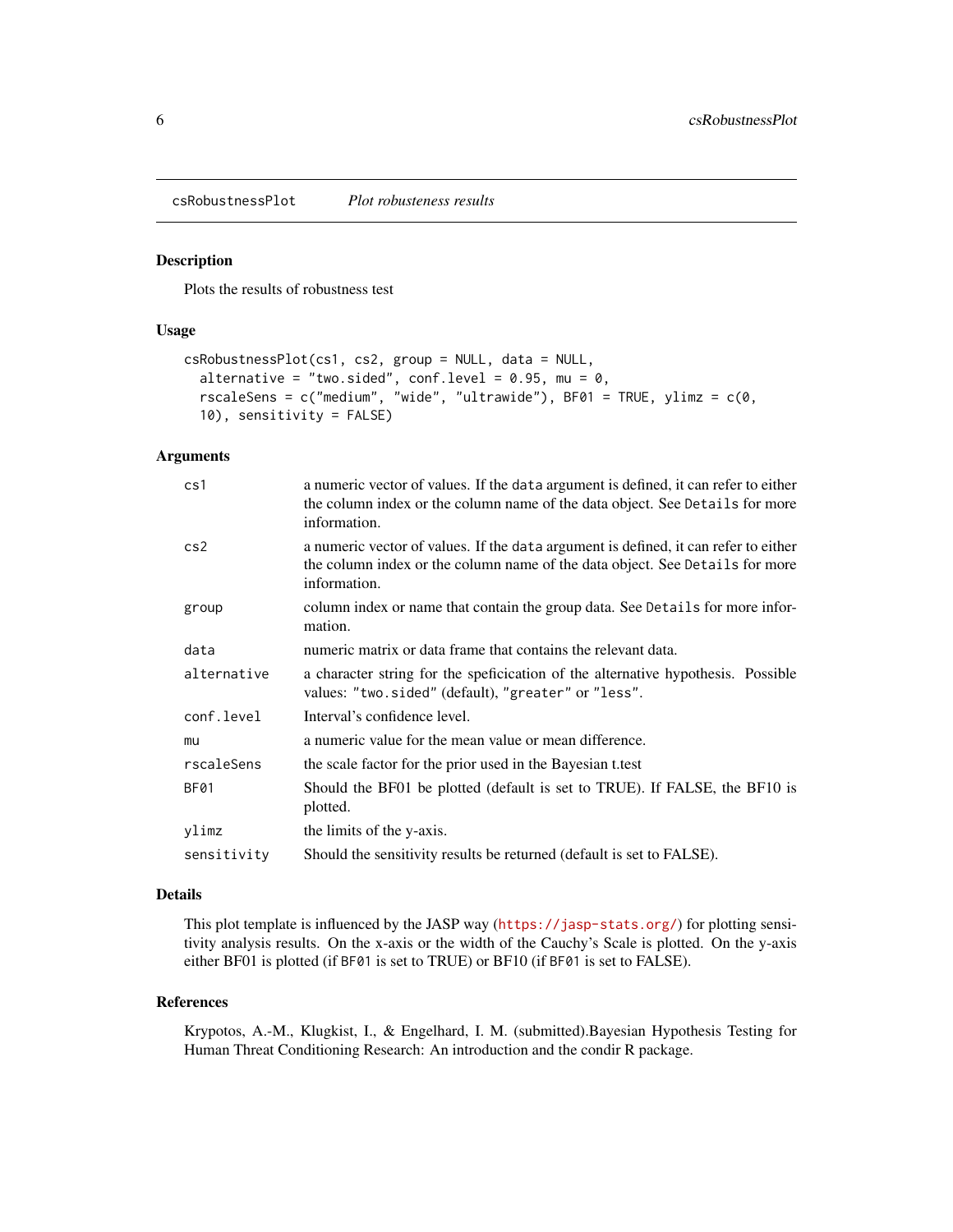# <span id="page-6-0"></span>csSensitivity 7

# See Also

[csCompare](#page-1-1), [csSensitivity](#page-6-1)

#### Examples

 $csRobustnessPlot(cs1 = rnorm(n = 100, mean = 10),$  $cs2 = rnorm(n = 100, mean = 9)$ 

<span id="page-6-1"></span>

| csSensitivity |  |  | Sensitivity analysis for the Bayes Factors of csCompare results |
|---------------|--|--|-----------------------------------------------------------------|
|               |  |  |                                                                 |

#### Description

Perform a sensitivity analysis for the Bayes factors computed with the csCompare results

# Usage

csSensitivity(cs1, cs2, group = NULL, data = NULL, alternative = "two.sided", conf.level =  $0.95$ , mu =  $0$ ,  $rscaleSens = c(0.707, 1, 1.41), out. thres = 3)$ 

# Arguments

| cs1         | a numeric vector of values. If the data argument is defined, it can refer to either<br>the column index or the column name of the data object. See Details for more<br>information. |
|-------------|-------------------------------------------------------------------------------------------------------------------------------------------------------------------------------------|
| cs2         | a numeric vector of values. If the data argument is defined, it can refer to either<br>the column index or the column name of the data object. See Details for more<br>information. |
| group       | column index or name that contain the group data. See Details for more infor-<br>mation.                                                                                            |
| data        | numeric matrix or data frame that contains the relevant data.                                                                                                                       |
| alternative | a character string for the speficication of the alternative hypothesis. Possible<br>values: "two.sided" (default), "greater" or "less".                                             |
| conf.level  | Interval's confidence level.                                                                                                                                                        |
| mu          | a numeric value for the mean value or mean difference.                                                                                                                              |
| rscaleSens  | the scale factor for the prior used in the Bayesian t.test                                                                                                                          |
| out.thres   | The threeshold for detecting outliers (default is 3). If set to 0, no outliers analysis<br>will be performed. See Details below for more information.                               |

#### Details

csCompare performs both a student t-test (using the stats::t.test function) and a Bayesian t-test (using the BayesFactor::ttest.tstat). In case group is not defined, paired-samples t-tests are run. In case the group is defined, then the csCompare first computes difference scores between the cs1 and the cs2 (i.e., cs1 - cs2). In case the group argument is defined but, after removal of NA's (stats::na.omit), only one group is defined, a paired samples t-test is run.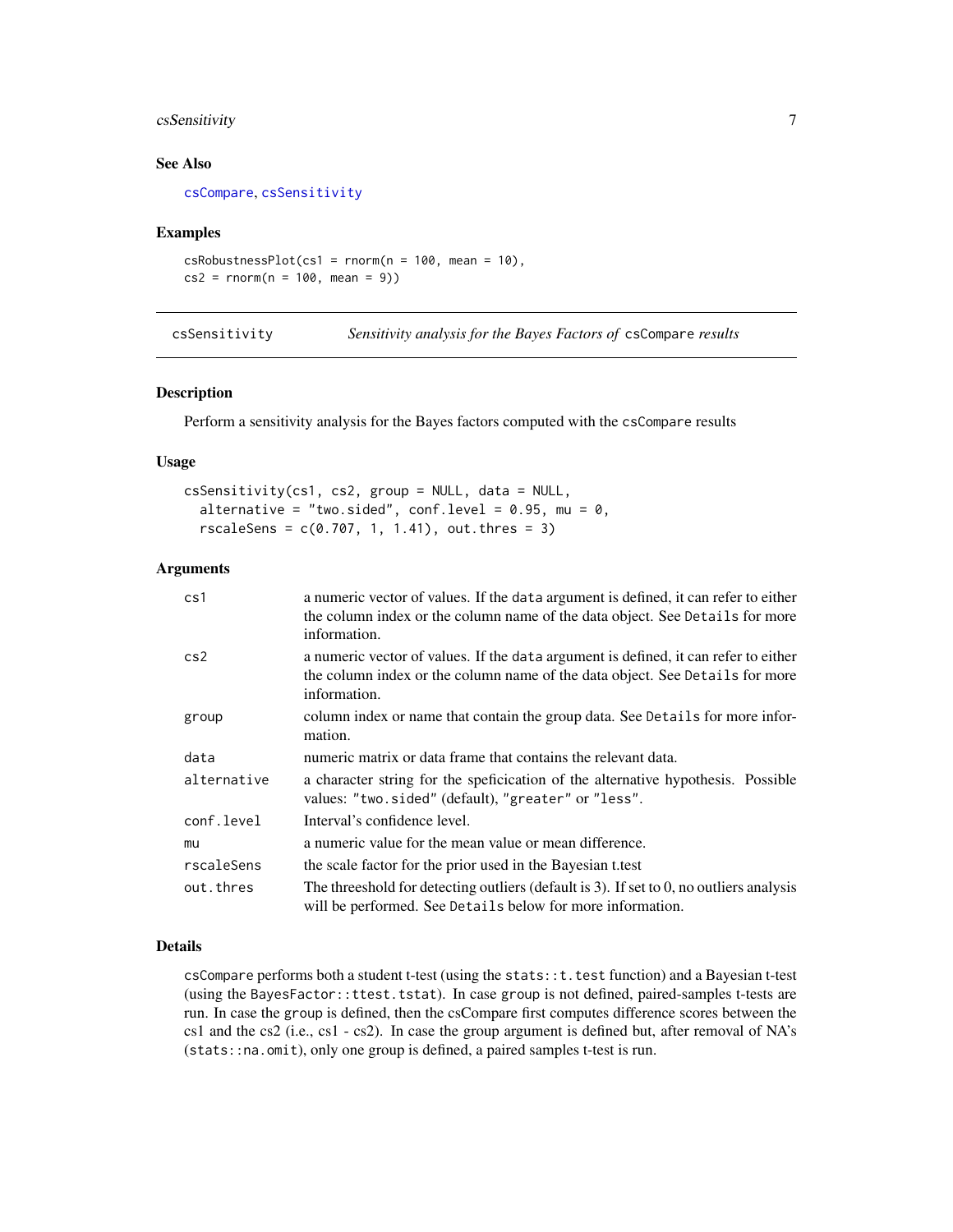# <span id="page-7-0"></span>Value

The function returns a data frame with the results of the student t-test and the Bayesian t-test.

# References

Krypotos, A.-M., Klugkist, I., & Engelhard, I. M. (submitted).Bayesian Hypothesis Testing for Human Threat Conditioning Research: An introduction and the condir R package.

# See Also

[csCompare](#page-1-1), [t.test](#page-0-0), [ttest.tstat](#page-0-0)

# Examples

csSensitivity(cs1 = rnorm( $n = 100$ , mean = 10),  $cs2 = rnorm(n = 100, mean = 9)$ 

csShine *Shiny app for the* condir *package*

# Description

Lanches a Shiny app for performing the core analyses included in condir

# Usage

csShine()

## Details

The function can be called without any arguments (i.e., csShine()). For the interface, we used a css template available at http://getbootstrap.com.

# References

Krypotos, A.-M., Klugkist, I., & Engelhard, I. M. (submitted).Bayesian Hypothesis Testing for Human Threat Conditioning Research: An introduction and the condir R package.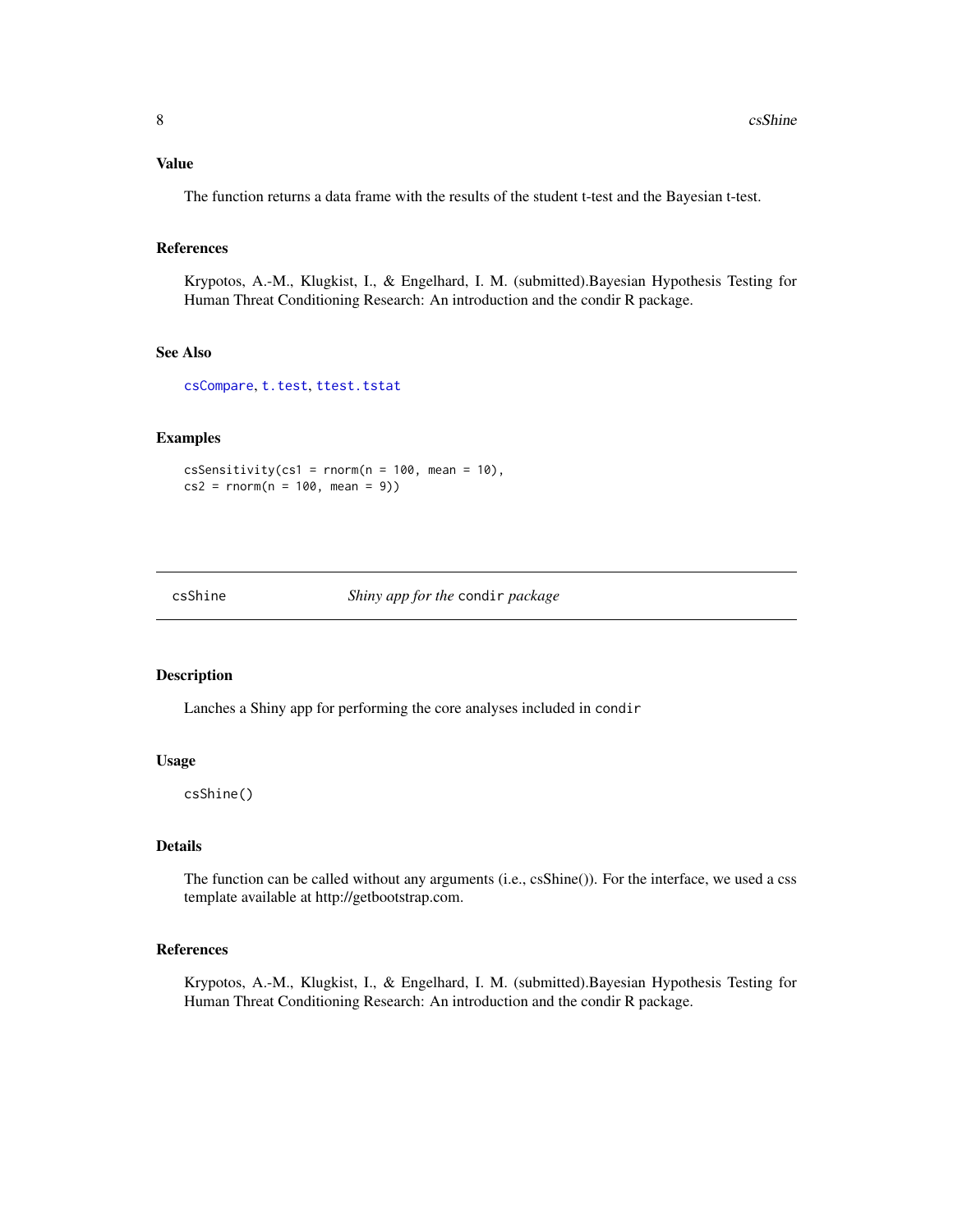<span id="page-8-0"></span>

# Description

It provides wrapper functions for generating tables of different types of computer languages.

# Usage

```
csTable(csCompareObj, typeOfTable = "latex")
```
# Arguments

csCompareObj a list or data frame returned from the csCompare function typeOfTable The type of table to be generated. See details

# Details

csCompare generates tables of different languages. The options are latex, and markdown.

# Examples

```
tmp \leq cscompare(csl = c(1, 2, 3, 1, 4), cs2 = c(10, 12, 12, 31, 13))csTable(tmp)
```

| roundBF |
|---------|
|         |

Local function for determining how BF is reported

# Description

Function used for determining the symbol, and the form, of the BF reported.

# Usage

```
roundBF(bf, rscale, BF01 = TRUE)
```
# Arguments

| bf     | Logical. The BF.                                     |
|--------|------------------------------------------------------|
| rscale | The rscale that was used.                            |
| BF01   | Whether the BF01 (default) should be reported or not |